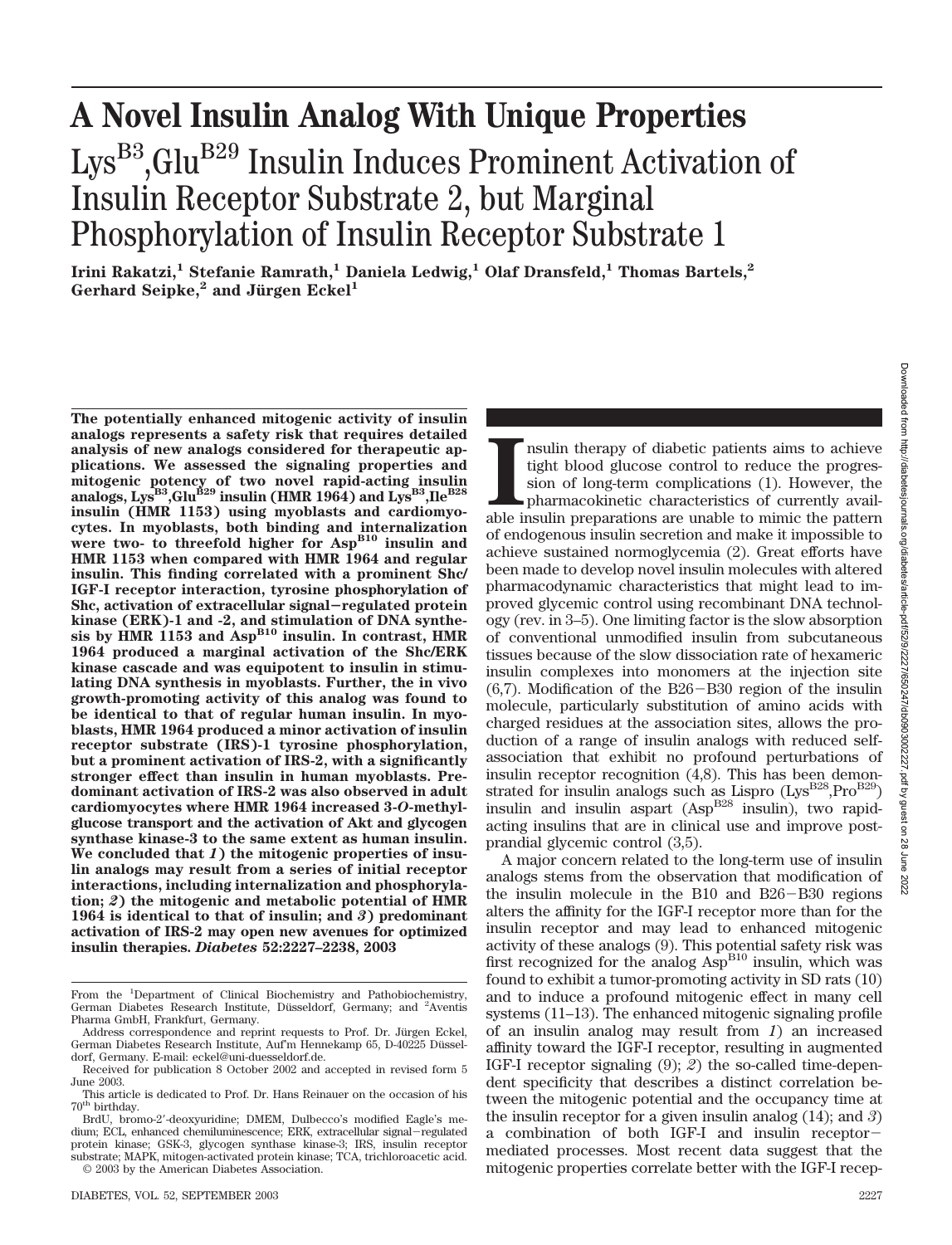

tor affinities than with the insulin receptor off-rates (12). The increased mitogenic potency and potential carcinogenic effect of prolonged exposure to high dosages of AspB10 insulin has been consistently shown to result, at least in part, from the stimulation of the IGF-I receptor  $(15)$ .

In the present investigation, we analyzed the signaling properties of two novel rapid-acting insulin analogs,  $\rm\,Lys^{B3},Glu^{B29}$  insulin (HMR 1964) and  $\rm\,Lys^{B3},He^{B28}$  insulin (HMR 1153) in comparison with native human insulin and the analog  $\text{Asp}^{\text{B10}}$  insulin using rat and human myoblasts and differentiated muscle cells. We attempted to correlate the mitogenic potential of the analogs to *1*) the initial receptor binding and processing, *2*) the activation of the Shc/mitogen-activated protein kinase (MAPK) pathway, and *3*) the induction of the tyrosine phosphorylation of insulin receptor substrate (IRS)-1 and 2. The resulting data clearly show that HMR 1964 and 1153 produce highly divergent signaling patterns independent of their binding affinities for the IGF-I receptor. In an important development, we demonstrated that the mitogenic potential of HMR 1964 is identical to that of regular human insulin, and that it has the unique property of predominantly activating the IRS-2 pathway in both myoblasts and differentiated muscle cells. We therefore suggest that receptor phosphorylation and/or processing must be considered as an additional determinant of signaling specificity of the insulin molecule.

#### **RESEARCH DESIGN AND METHODS**

**Materials.** Native human insulin and the insulin analogs  $Lys^{B3}$ , Glu $^{B29}$  insulin (HMR 1964), Lys<sup>B3</sup>, Ile<sup>B28</sup>(HMR 1153), and Asp<sup>B10</sup> insulin as well as the  $^{125}\mathrm{I}\text{-}$  labeled insulin preparations (specific activity 260 mCi/mg) were provided by Aventis Pharma (Frankfurt, Germany). 3-O-[<sup>14</sup>C]methyl-D-glucose and L-[1-14C]glucose were purchased from Amersham Pharmacia Biotech (Freiburg, Germany). Reagents for SDS-PAGE were supplied by Amersham Pharmacia Biotech and Sigma (Deisenhofen, Germany). Collagenase was from Serva (Heidelberg, Germany), and BSA (Fraction V, fatty acid free) was obtained from Boehringer (Mannheim, Germany). Protein A-trisacryl (GF-2000) and protein G-agarose were products from Pierce (Oud Beijerland, the Netherlands). The monoclonal IGF-I receptor antibody was purchased from Oncogene (Cambridge, MA). The polyclonal anti-Shc, anti-IRS-1, and anti**FIG. 1. Autophosphorylation of the IGF-I receptor in K6 myoblasts in response to insulin and insulin analogs. Myoblasts were stimulated for 10 min with human insulin (HI) or the indicated analogs at a concentration of 500 nmol/l, and the IGF-I receptor was immunoprecipitated (IP) as described. The immunopellet was analyzed by SDS-PAGE, blotted, and immunodetected (ID) with anti-phosphotyrosine (pY) antibodies using the ECL system. Quantification was performed on a LumiImager work station. Results are expressed relative to the basal** value and are means  $\pm$  SE of three separate **experiments. \****P* **< 0.006 vs. human insulin;**  $#P^2 < 0.001$  vs. human insulin;  $+P < 0.05$  vs. **all other values.**

IRS-2 antibodies were obtained from Biomol (Hamburg, Germany). IRS-1 and IRS-2 antisera used for immunoprecipitation were kindly provided by Dr. J.A. Maassen (Leiden, the Netherlands). The phosphospecific p42/44 MAPK antisera (Thr202/Tyr204), the anti-phospho-Akt (Ser473), the anti-phosphoglycogen synthase kinase (GSK)- $3\alpha$  and  $-3\beta$  (Ser21/9), and the p44/42 MAPK, anti-Akt, and anti-GSK-3 antibodies were products of New England Biolabs (Schwalbach/Taunus, Germany). The monoclonal mouse anti-rat Ki-67 antibody was obtained from Dako Cytomation (Glostrup, Denmark). The antiphosphotyrosine antiserum RC20 was produced by Becton Dickinson (Heidelberg, Germany). Horseradish peroxidase conjugate (anti-rabbit IgG) as the secondary antibody for enhanced chemiluminescence (ECL) was purchased from Promega (Mannheim, Germany). Stripping solution was a product of Alpha Diagnostics (San Antonio, TX). The cell proliferation enzyme-linked immunosorbent assay chemiluminescence kit was purchased from Boehringer. FCS, Dulbecco's modified Eagle's medium (DMEM), nonessential amino acids, and penicillin/streptomycin were provided by Gibco (Eggenstein, Germany). Primary human skeletal muscle cells, basal medium, and the supplement pack for growth medium were obtained from PromoCell (Heidelberg, Germany). All other chemicals were of the highest grade commercially available.

**Cell culture and isolation of cardiomyocytes.** K6 myoblasts represented a rat heart muscle cell line that was established and characterized in our laboratory (16). These cells are insulin sensitive and express GLUT4 (16). Cells were kept in monolayer culture in DMEM supplemented with 10% FCS, nonessential amino acids (1%), streptomycin (100  $\mu$ g/ml), and penicillin (100 units/ml) in 175-cm<sup>2</sup> flasks in an atmosphere of 5%  $CO<sub>2</sub>$  at 37°C. Myoblasts were maintained in continuous passages by trypsinization of subconfluent cultures 7 days after they were plated. The medium was changed every 72 h. Cell number was determined after cell dissociation with trypsin/EDTA at 37°C.

## TABLE 1

Binding, internalization, and degradation of insulin and insulin analogs in rat myoblasts

|                 | <b>Binding</b>                          | Internalization                 | Degradation                |
|-----------------|-----------------------------------------|---------------------------------|----------------------------|
|                 | (fmol/2 $\times$ 10 <sup>5</sup> cells) | (cpm $\times$ 10 <sup>2</sup> ) | (%)                        |
| Human insulin   | $2.8 \pm 0.06$                          | $2,200 \pm 200$                 | $6.3 \pm 0.5$ †            |
| <b>HMR 1964</b> | $2.2 + 0.1$                             | $1,600 \pm 300$                 | $3.0 \pm 0.4$              |
| AspB10          | $4.2 \pm 0.05^*$                        | $3,400 \pm 400*$                | $2.6 \pm 0.7$              |
| <b>HMR 1153</b> | $4.4 \pm 0.01*$                         | $5,500 \pm 1,100^*$             | $5.0 \pm 0.3$ <sup>+</sup> |

Data are means  $\pm$  SE taken from 4–5 separate experiments. Binding, internalization, and degradation of insulin and insulin analogs was determined as described in RESEARCH DESIGN AND METHODS. \*Significantly different from human insulin and HMR 1964 at  $P < 0.05$ ; †significantly different from HMR 1964 and AspB10 at  $P < 0.05$ .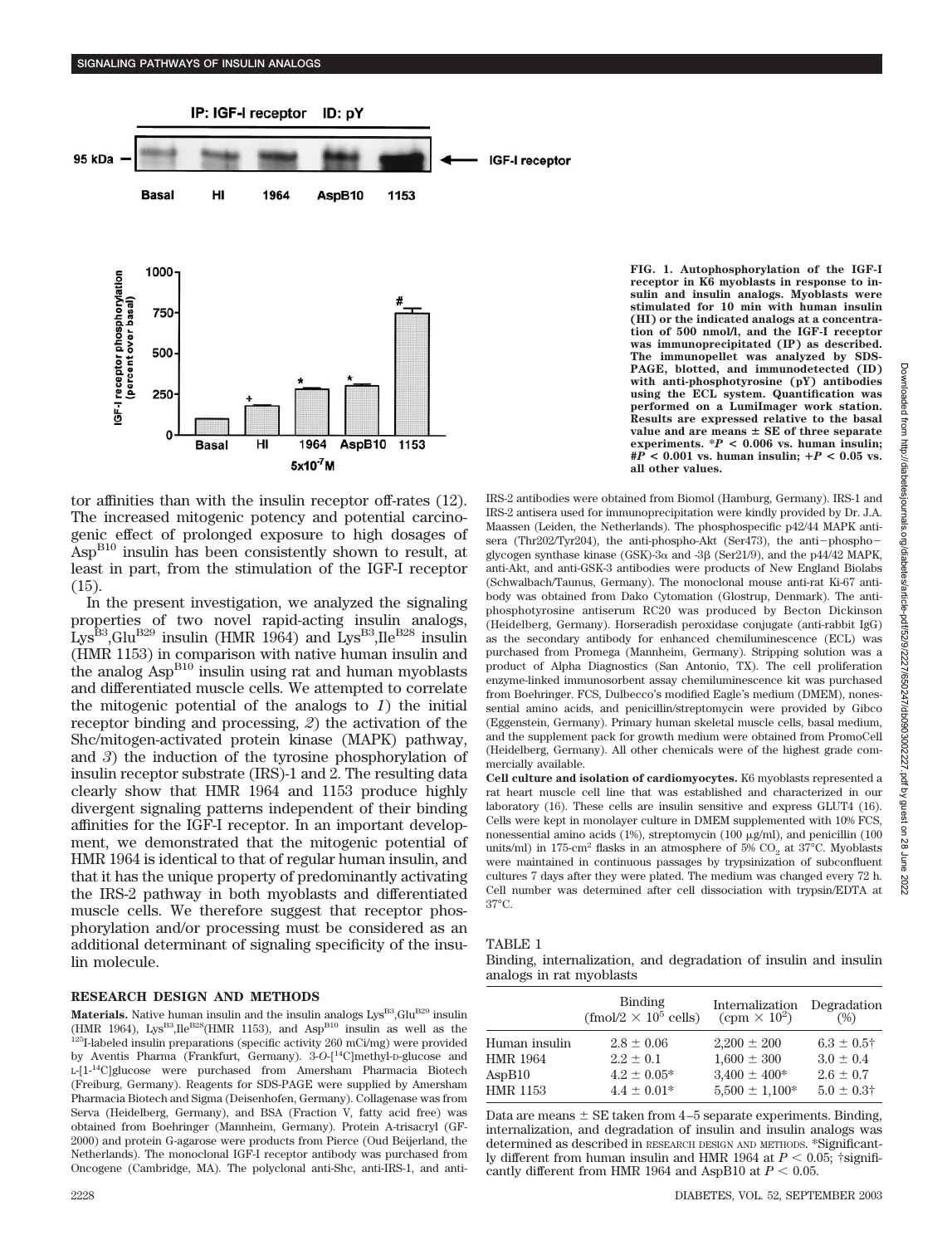

**FIG. 2. Co-precipitation of Shc proteins with the IGF-I receptor after stimulation of K6 myoblasts with insulin or insulin analogs. Myoblasts were stimulated with human insulin (HI) or an analog and the IGF-I receptor was immunoprecipitated (IP), as described in Fig. 1. Immunopellets were processed and immunoblotted with anti-Shc antibodies. Quantification of the 66-kDa protein band was performed using the LumiImager system and is presented in the lower** panel. Data are means  $\pm$  SE of 3 separate experi**ments. ID, immunodetection.**

Primary human skeletal muscle cells obtained from satellite cells isolated from *M. rectus abdominis* of a 28-year-old male Caucasian donor were supplied as proliferating myoblasts. These cells were kept in a skeletal muscle cell growth medium (basal medium containing FCS, 5%; epidermal growth factor, 10 ng/ml; basic fibroblast growth factor, 1 ng/ml; fetuin, 0.5 mg/ml; insulin, 0.1 mg/ml; dexamethasone, 0.4  $\mu$ g/ml; gentamicin, 50  $\mu$ g/ml; and amphotericin B, 50 ng/ml) for two population doublings. Cells were then frozen and stored in liquid nitrogen for further use. For stimulation experiments,  $10^6$  cells/dish were seeded in growth medium and cultured for 2 days. Cells were then washed with PBS and cultured for 4 days in the absence of serum and insulin. The cells were then cultured for 1 h with fresh medium containing 0.5% BSA and subsequently stimulated with the hormones.

Adult rat cardiomyocytes were isolated by perfusion of the heart with collagenase, as previously described (17). Male Wistar rats (280–340 g) were used in all experiments. The final cell suspension was incubated for 60 min until further use in HEPES buffer (130 mmol/l NaCl, 4.7 mmol/l KCl, 1.2 mmol/l KH<sub>2</sub>PO<sub>4</sub>, 25 mmol/l HEPES, 5 mmol/l glucose, 2% [wt/vol] BSA [pH 7.4], equilibrated with oxygen) containing  $MgSO_4$  and  $CaCl_2$  (final concentration of 1 mmol/l) at 37°C in a rotating waterbath shaker. The cell viability was judged by determining the percentage of rod-shaped cells and averaged 90–97% under all incubation conditions.

**Binding, internalization, and degradation.** For binding studies, myoblasts were suspended in DMEM containing 10% FCS and seeded in six-well culture dishes at a density of  $2 \times 10^5$  cells/well. After 24 h in culture, the cells were washed two times with PBS and incubated for 60 min at 37°C in DMEM without FCS containing 2% BSA. 125I-labeled human insulin or one of the <sup>125</sup>I-labeled insulin analogs (0.1  $\mu$ Ci,  $5 \times 10^{-11}$  mol/l) was then added along with the corresponding unlabeled peptide hormone  $(10^{-8} \text{ mol/l})$ , and incubation was continued for 10 min at 37°C. The medium was then removed, the cells were washed twice and lysed with 0.1% SDS, and radioactivity was determined in a gamma counter. Nonspecific binding was measured in parallel incubations performed in the presence of an excess of the corresponding unlabeled hormone  $(10^{-5} \text{ mol/l})$ . All assays were performed in triplicate. Internalization was determined after incubation of myoblasts for 60 min at 37°C using a concentration of  $5 \times 10^{-11}$  mol/l (0.1  $\mu$ Ci) of the different insulin molecules. Unbound insulin was removed by first washing the cells with cold PBS and then washing them three times with cold PBS at acid pH (pH 2.75; 0.1% BSA). Cells were lysed in 1% SDS/0.1 N NaOH, and the remaining radioactivity was determined in a gamma counter. The same incubation conditions were used for determining the degradation of the insulin molecules. Briefly, after 60 min, aliquots of the supernatant were subjected to from the increase in TCA solubility of the tracer, as outlined earlier (18). **Immunoprecipitation.** K6 myoblasts  $(3 \times 10^6)$  were plated in their regular growth medium. After a 24-h culture period, the medium was removed and replaced with fresh medium without FCS containing 0.5% BSA. After a 2-h incubation at 37°C, cells were stimulated with human insulin or one of the insulin analogs (final concentration of  $5 \times 10^{-7}$  mol/l) for 10 min. After being washed twice with ice-cold PBS, cells were incubated in radioimmunoprecipitation buffer (50 mmol/l Tris-HCL [pH 7.4]; 1% nonidet P-40; 0.25% Na-deoxycholate; 150 mmol/l NaCl; 1 mmol/l EDTA; 1 mmol/l phenylmethylsulfonyl fluoride; 1  $\mu$ g/ml each aprotinin, leupeptin, and pepstatin; 1 mmol/l Na<sub>3</sub>VO<sub>4</sub>; and 1 mmol/l NaF) for 2 h at 4°C with gentle agitation. Human myoblasts were cultured as outlined above and stimulated with the insulin molecules for 10 min, followed by lysis with radioimmunoprecipitation assay buffer. Freshly isolated cardiomyocytes were preincubated in a rotating waterbath shaker according to our protocols (19); after a 10-min stimulation with the different insulin analogs, the lysis was performed using radioimmunoprecipitation buffer. For immunoprecipitation, cell lysate samples were incubated with antibodies against the IGF-I receptor, IRS-1, IRS-2, or Shc at 4°C and gently rocked overnight. The immunocomplexes were adsorbed onto protein G-sepharose or protein A-sepharose beads for 2 h at 4°C during gentle agitation before being collected by centrifugation at 14,000 rpm for 30 s. Beads were washed three times with ice-cold PBS and used for Western blot analysis.

trichloroacetic acid (TCA) precipitation and the degradation was calculated

**Immunoblotting.** The immunoadsorbed proteins were solubilized in Laemmli sample buffer and resolved by SDS/PAGE on 8–18% (wt/vol) horizontal gradient gels, then transferred to polyvinylidene difluoride membranes. These were then blocked in Tris-buffered saline/Tween 0.05% plus 1% BSA for 1 h at room temperature and incubated with the appropriate primary antibody at 4°C overnight. After being extensively washed, membranes were incubated with horseradish peroxidase-conjugated secondary antibodies. Protein bands were then visualized by the ECL method on a LumiImager work station. MAPK activation was assessed by immunoblotting K6 cell lysates with phosphospecific extracellular signal-regulated protein kinase (ERK)-1/2 antibodies, and the phosphorylated proteins were detected by ECL. Activation of Akt and GSK-3 in adult cardiomyocytes was determined by immunoblotting lysates with phosphospecific antibodies. Blots were stripped and reprobed with ERK-1/2, Akt, and GSK-3 antibodies, respectively. All blots were quantified using the LumiImager software.

**In vitro and in vivo analysis of growth-promoting activity.** To monitor DNA synthesis, K6 myoblasts  $(1 \times 10^4 \text{ cells/well})$  were seeded in 24-well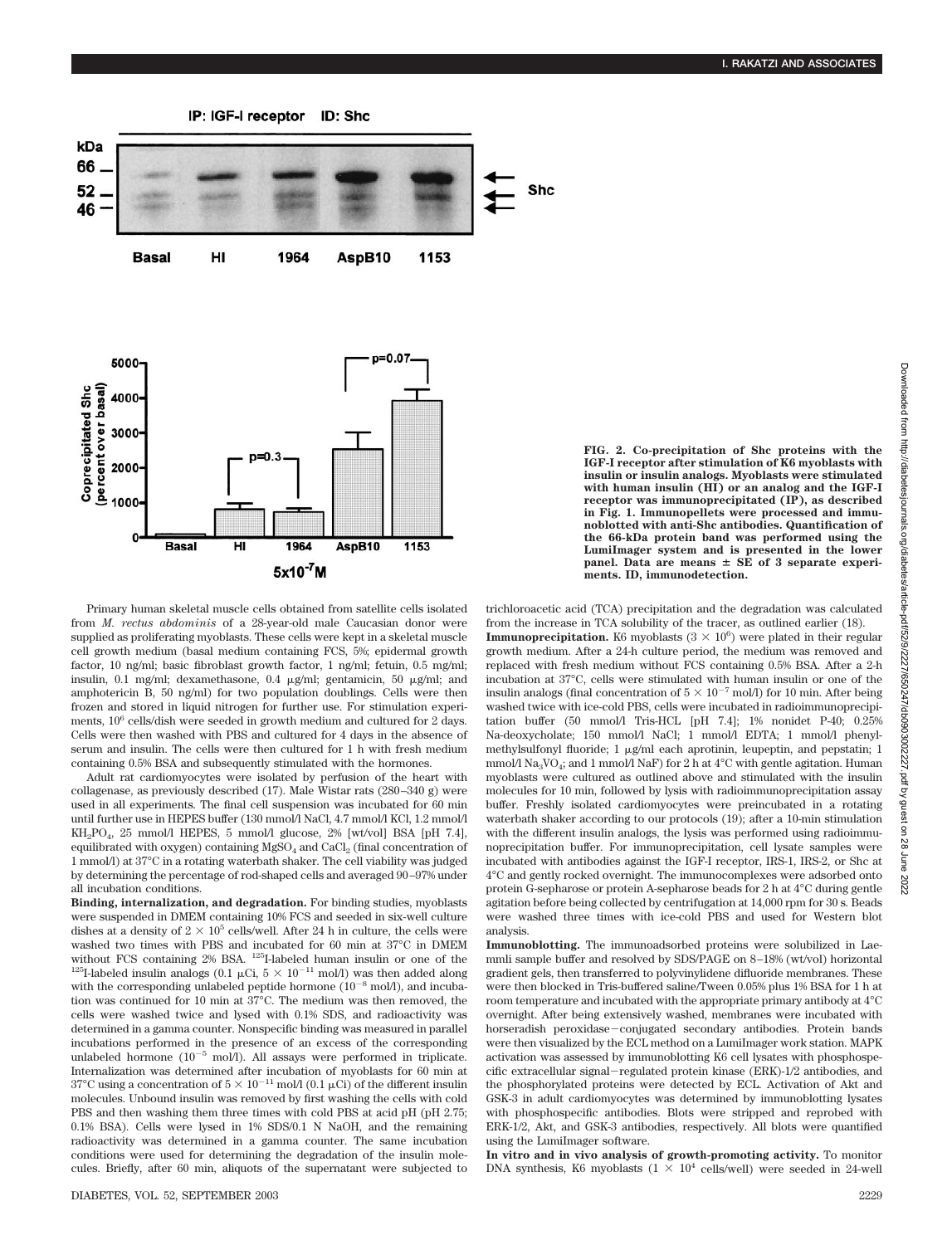

**FIG. 3. Tyrosine phosphorylation of Shc proteins in K6 myoblasts in response to insulin and insulin analogs. Cells were stimulated with the peptide hormones and the Shc proteins were immunoprecipitated (IP) as described. Immunopellets were processed and immunoblotted with anti-phosphotyrosine (pY) antibodies, as outlined in Fig. 1. Equal loading was ensured by reprobing the stripped filters with anti-Shc antibodies. The 52- and 66-kDa Shc protein band was quantified using the LumiImager system. Data are means** - **SE of 5 separate experiments. HI, human insulin; ID, immunodetection.**

microtiter tissue culture plates and cultured for 24 h in DMEM containing 10% FCS, then cultured for 30 h under serum-free conditions. Cells were then stimulated with the different peptide hormones or 10% FCS for 16 h with the simultaneous addition of 5-bromo-2'-deoxyuridine (BrdU). After the labeling medium was removed, the cells were fixed and the DNA was denatured by adding FixDenat (Boehringer Mannheim, Germany). Cells were then incubated with a peroxidase-conjugated anti-BrdU antiserum and, after the substrate was added, the light emission was quantified on a LumiImager work station.

To assess the mitogenic effect of HMR 1964 in comparison with human insulin in vivo*,* a 12-month toxicity study was performed. Groups of 30 female SD rats (Charles River, Sulzfeld, Germany) were injected subcutaneously with 20 and 50 IU HMR 1964/kg, twice per day for a 12-month period. For comparison, HR 1799, a biosynthetic human regular insulin, was included at 20 IU/kg, twice per day. The control groups were treated with placebo solution. Rats were assigned to subgroups according to their stage of estrus cycle. The cycle stage was determined by examination of vaginal histology. Analysis of cell proliferation marker Ki-67 by immunohistochemistry was performed on mammary gland tissue specimens of all rats. Because of its large size, the mammary gland was divided into four tissue slices. All specimens were processed using standard protocols. After being processed for antigen retrieval, sections were incubated overnight at 4°C with a monoclonal mouse anti-rat Ki-67 antibody and then with a biotinylated rabbit anti-mouse antibody. Signals were then visualized using a streptavidin-peroxidase complex and the appropriate substrate/chromogen mix. Microphotographs were taken from randomly chosen fields; the evaluating investigators were blinded to the experimental condition. The labeling index indicative of proliferation was expressed for every rat as the percent of positive labeled nuclei per total number of counted nuclei (at least 1,000).

**Determination of 3-***O***-methylglucose transport.** The determination of 3-*O*-methylglucose transport using freshly isolated adult rat cardiomyocytes was performed at 37°C in HEPES buffer (130 mmol/l NaCl, 4.8 mmol/l KCl, 1.2 mmol/l KH<sub>2</sub>PO<sub>4</sub>, 1 mmol/l MgCl<sub>2</sub>, 1 mmol/l CaCl<sub>2</sub>, 25 mmol/l HEPES, 5 mmol/l glucose, 20 g/l BSA [pH 7.4]). In all,  $4 \times 10^5$  cells/ml were stimulated with insulin or insulin analogs for 10 min. The transport reaction was started by pipetting a 50- $\mu$ l aliquot of the cell suspension to 50  $\mu$ l of HEPES buffer containing  $3-O-[14C]$ methyl-D-glucose (final concentration of 100  $\mu$ mol/l). Carrier-mediated glucose transport was then determined using a 10-s assay period and L-[14C]glucose to correct for simple diffusion, as described in earlier reports from this laboratory (19,20).

**Statistical analysis.** All results are expressed as means  $\pm$  SE, unless otherwise indicated. The significance of reported differences was evaluated using the null hypothesis and *t* statistics for paired data in all in vitro experiments. For the in vivo study, Wilcoxon's two-sample *Z* test (Mann-Whitney *U* test) was used. Corresponding significance levels are indicated in the figures.

## **RESULTS**

**Binding and processing of insulin and insulin analogs by K6 myoblasts.** It has been reported that modifications in the COOH-terminal region of the B chain of insulin alter the affinity for the IGF-I receptor more than for the insulin receptor (21). As shown in our earlier studies (13), cardiac myoblasts express a high level of IGF-I receptors, with a marginal abundance of insulin receptors, and thus represent a suitable tool for assessing IGF-I receptor signaling by insulin analogs. As shown in Table 1, the analog HMR 1153 exhibited the highest binding to K6 myoblasts, comparable with that of the analog Asp<sup>B10</sup> insulin, which has a reported higher affinity for the IGF-I receptors than regular insulin (22). In contrast, the analog HMR 1964 showed a significantly lower binding potency that was similar to that of human insulin. It should be noted that these binding studies were performed at a high concentration of the peptide hormones  $(10^{-8} \text{ mol/l})$  to allow comparison with the studies on signal transduction and DNA synthesis described below. One interesting finding was that HMR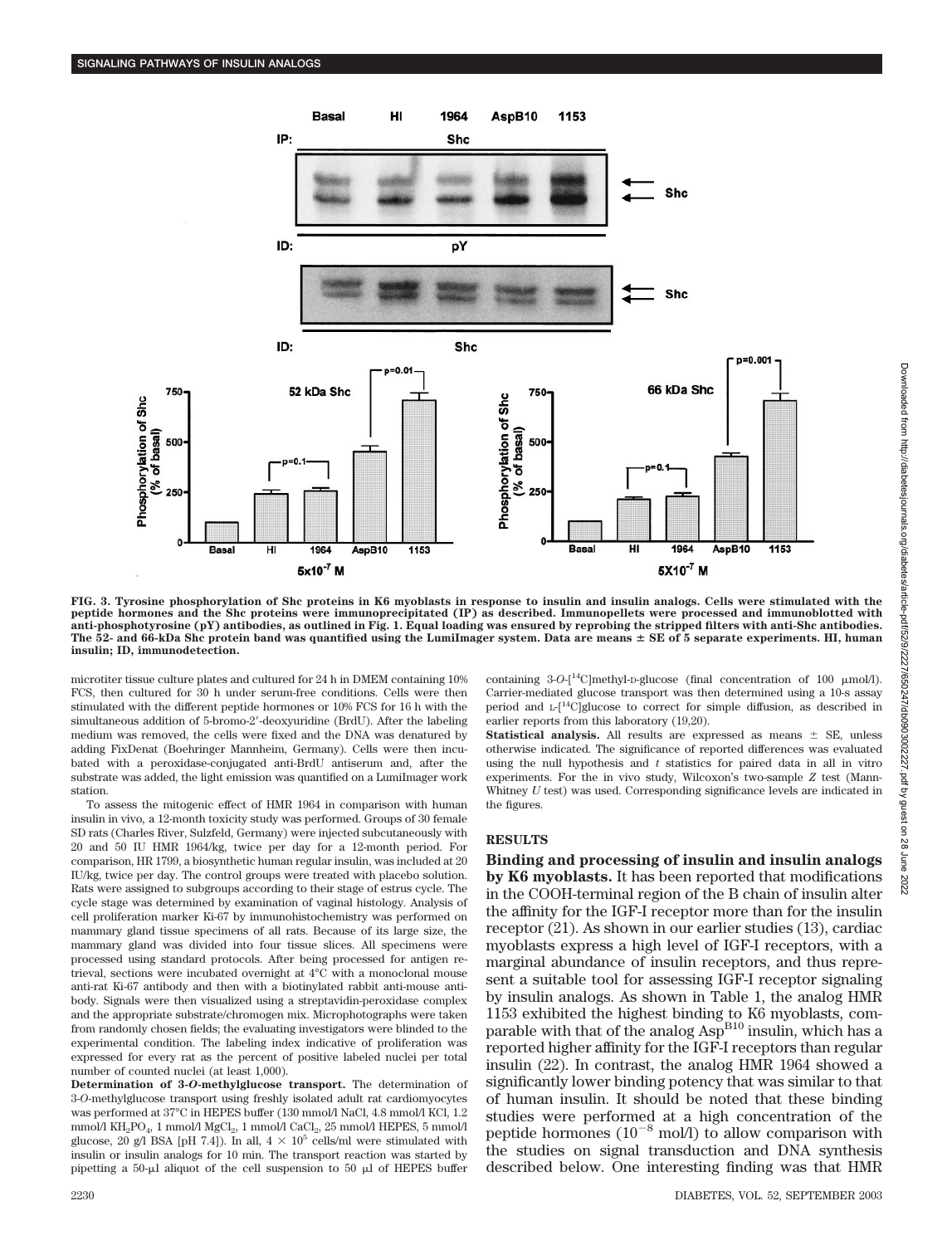

**FIG. 4. Activation of p42/44 MAPK by insulin and insulin analogs in K6 myoblasts. Cells were stimulated with the different insulins as described in Fig. 1 and lysed. Cellular proteins were separated by SDS-PAGE and immunoblotted with phospho-ERK-1/2 antibodies, stripped, and reprobed with ERK-1/2 antibodies using ECL detection. Phospho-ERK-1/2 signals were quantified using the LumiImager software. Data are means** - **SE obtained from 4 separate experiments. HI, human insulin; ID, immunodetection. \*Significantly different from basal and all other stimulated** values with at least  $P < 0.05$ .

1964 exhibited the lowest rate of internalization and also low degradation by the myoblasts (Table 1). The data in Table 1 show that internalization and degradation of an insulin molecule are not always directly correlated. Thus, human insulin showed a significantly lower rate of internalization compared with HMR 1153 but showed the highest degradation by K6 cells. This observation fits the notion that insulin processing is a complex process involving internalization and degradation at different intracellular sites (23).

**Effect of insulin and insulin analogs on the Shc/ MAPK pathway.** To assess the signaling potency of the different insulin analogs to the MAPK pathway, we determined the autophosphorylation of the IGF-I receptor, the phosphorylation of Shc proteins, and the activation of p44/42 (ERK-1/2) MAPK. As presented in Fig. 1, the analog HMR 1153 induced a prominent autophosphorylation of the IGF-I receptor in the K6 myoblasts. This effect was about 2.5-fold higher than the autophosphorylation induced by Asp<sup>B10</sup> insulin, despite a comparable binding of these analogs (Table 1). On the other hand, the insulin analog HMR 1964 produced the same effect as  $Asp<sup>B10</sup>$ insulin, despite having the lowest binding affinity to the K6 myoblasts. This result strongly suggests that the level of receptor occupancy is not sufficient to determine the signaling potency of an insulin molecule.

This view is further supported by the data presented in Fig. 2. Immunoprecipitates of the IGF-I receptor were immunoblotted with an anti-Shc antibody that recognizes all three Shc isoforms. These adaptor proteins play a central role in the activation of the MAPK cascade (24). As can be seen from the data (Fig. 2), the 66-kDa Shc

DIABETES, VOL. 52, SEPTEMBER 2003 2231

exhibited the most prominent association with the autophosphorylated IGF-I receptor in response to the insulin molecules.  $\text{Asp}^{\text{B10}}$  insulin and HMR 1153 induced a comparable association of the 66-kDa Shc with the IGF-I receptor, which was about three- to fourfold higher compared with that induced by insulin and HMR 1964. Most importantly, no significant difference was observed between human insulin and HMR 1964 at this level of the signaling cascade. The difference observed between  $Asp<sup>B10</sup>$  insulin and HMR 1964, which both produce comparable autophosphorylation of the IGF-I receptor, may have resulted from the twofold higher internalization of  $\text{Asp}^{\text{B10}}$  insulin. Consistent with this finding, signaling via Shc was shown to be dependent on IGF-I receptor internalization (24). It should be noted that the much higher autophosphorylation of the IGF-I receptor by HMR 1153 did not lead to an appropriately strong interaction with Shc (Fig. 2). For all experiments, equal loading was ensured by reprobing the blots with an anti $-IGF-I$  receptor antibody (data not shown).

To further investigate the interaction between the IGF-I receptor and the Shc proteins, tyrosine phosphorylation of these intracellular substrates was determined after stimulation of K6 myoblasts with human insulin or the insulin analogs. For this assay, the cell extracts were subjected to immunoprecipitation with an anti-Shc antibody and the resulting precipitates were analyzed by being immunoblotted with an anti-phosphotyrosine antiserum. As shown in Fig. 3, the two insulin analogs HMR 1153 and  $Asp^{B10}$ insulin induced a strong tyrosine phosphorylation of the 66- and 52-kDa Shc isoforms. Again, the analog HMR 1964 was comparable with human insulin in inducing a much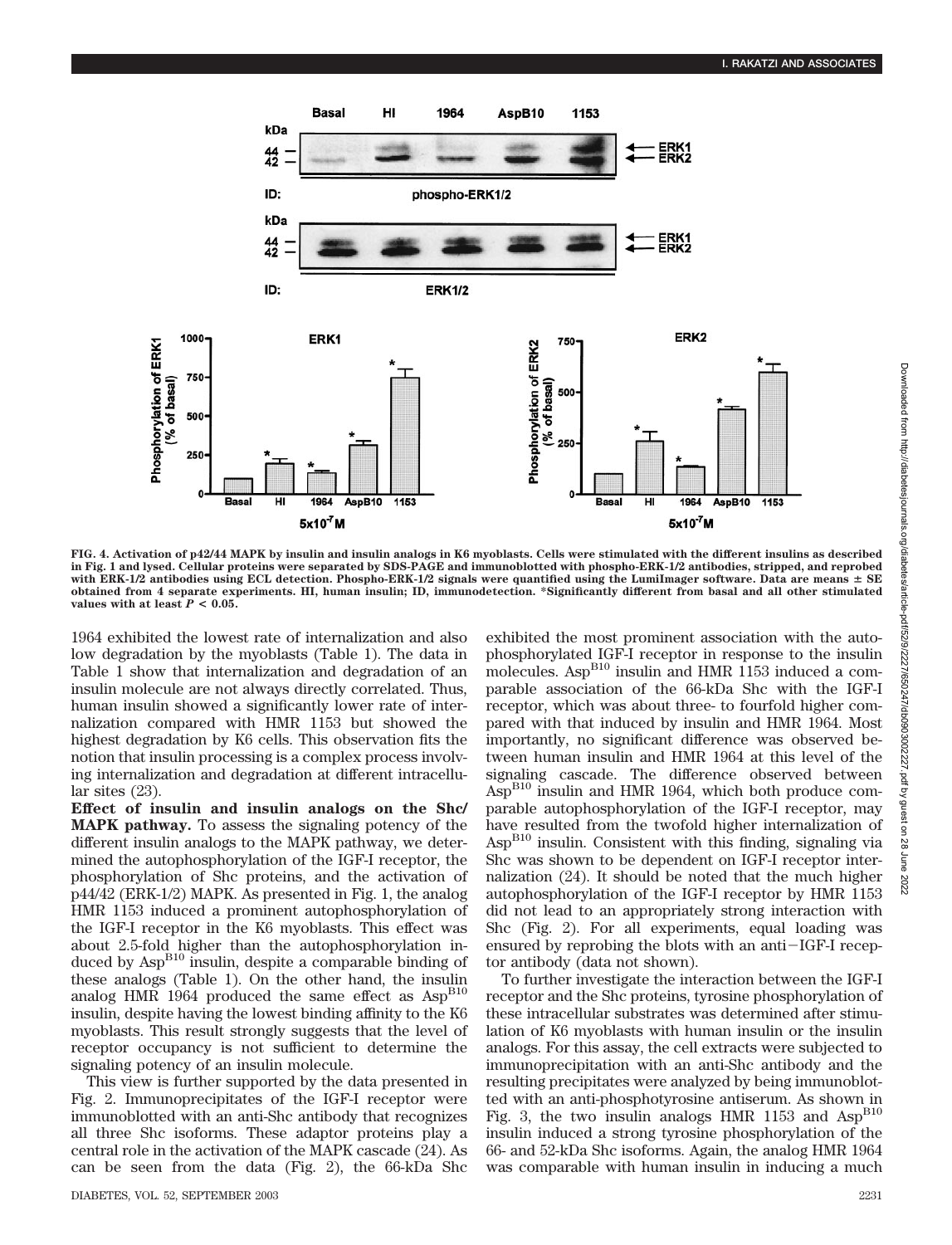A



B



lower Shc phosphorylation (Fig. 3). Quantification of tyrosine phosphorylation of the most prominent 52-kDa Shc isoform from multiple experiments demonstrated a sevenfold increase in the level of Shc phosphorylation after stimulation with HMR 1153 and a fivefold response after treatment with  $Asp<sup>B10</sup>$  insulin. After stimulation with either HMR 1964 or human insulin, an approximately twofold increase in Shc phosphorylation was observed (Fig. 3). Exactly the same results were obtained regarding the phosphorylation level of the 66-kDa Shc isoform (Fig. 3). It is worth noting that the 52-kDa Shc isoform exhibited the most prominent phosphorylation, whereas the association with the IGF-I receptor was observed nearly exclusively for the 66-kDa isoform. This result may have reflected the differential kinetics of Shc/IGF-I receptor

**FIG. 5. Effects of insulin, insulin analogs, and IGF-I on the incorporation of BrdU into DNA in K6 myoblasts. Myoblasts were serum-starved for 30 h in DMEM and subsequently incubated with BrdU in the absence (Basal) or presence of the indicated concentrations of peptide hormones or FCS for 16 h. Cells were fixed and denatured and the incorporation of BrdU was determined using an anti-BrdU antiserum and ECL detection.** *A***: LumiImager Signals obtained from triplicate cell culture wells of a representative experiment are shown.** *B***: Signals were quantified using LumiImager** software. Data are means  $\pm$  SE of 4 separate experiments. **HI, human insulin.**

interaction and phosphorylation and/or differential dephosphorylation of the two isoforms.

It has been reported that IGF-I receptor internalization regulates signaling via the MAPK but not the IRS-1 pathway (24). Taking into account a high rate of internalization of the analogs Asp<sup>B10</sup> insulin and HMR 1153 and the stronger interaction with the Shc proteins, we anticipated that these two analogs might induce a strong activation of the p42/44 MAPK in the K6 myoblasts. Activation of the MAPKs was assessed by monitoring the phosphorylation state of these proteins using phosphospecific MAPK antiserum that detects tyrosine-phosphorylated ERK-1 and -2. The data shown in Fig. 4 indicate that K6 cells expressed both the 44- and the 42-kDa MAPK isoforms. The phosphorylation of both isoforms was strongly activated after

# TABLE 2

|  |  | In vivo analysis of cell proliferation by immunohistochemistry: Ki-67 labeling indices in mammary glands |  |  |
|--|--|----------------------------------------------------------------------------------------------------------|--|--|
|--|--|----------------------------------------------------------------------------------------------------------|--|--|

|                  |                 | <b>HMR 1964</b>     |                     | HR 1799                                 |
|------------------|-----------------|---------------------|---------------------|-----------------------------------------|
|                  | <b>Controls</b> | $2 \times 20$ IU/kg | $2 \times 50$ IU/kg | (human insulin;<br>$2 \times 20$ IU/kg) |
| $\boldsymbol{n}$ | 29              | 23                  | 14                  | 19                                      |
| <b>Metestrus</b> | $5.06 \pm 2.38$ | $5.13 \pm 1.69$     | $5.10 \pm 3.59$     | $5.48 \pm 3.46$                         |
| Diestrus         | 6.11 $\pm$ 2.39 | $4.74 \pm 2.23$     | $5.87 \pm 2.00$     | $6.47 \pm 4.04$                         |
| Estrus           | $6.03 \pm 0.73$ | $6.06 \pm 2.90$     | $5.94 \pm 3.17$     | $5.99 \pm 2.83$                         |

Data are means  $\pm$  SD of the indicated number of animals. In vivo proliferation on mammary glands was determined as described in RESEARCH DESIGN AND METHODS. The labeling index indicative for proliferation was expressed as the percentage of positive labeled nuclei per total number of counted nuclei (at least 1,000).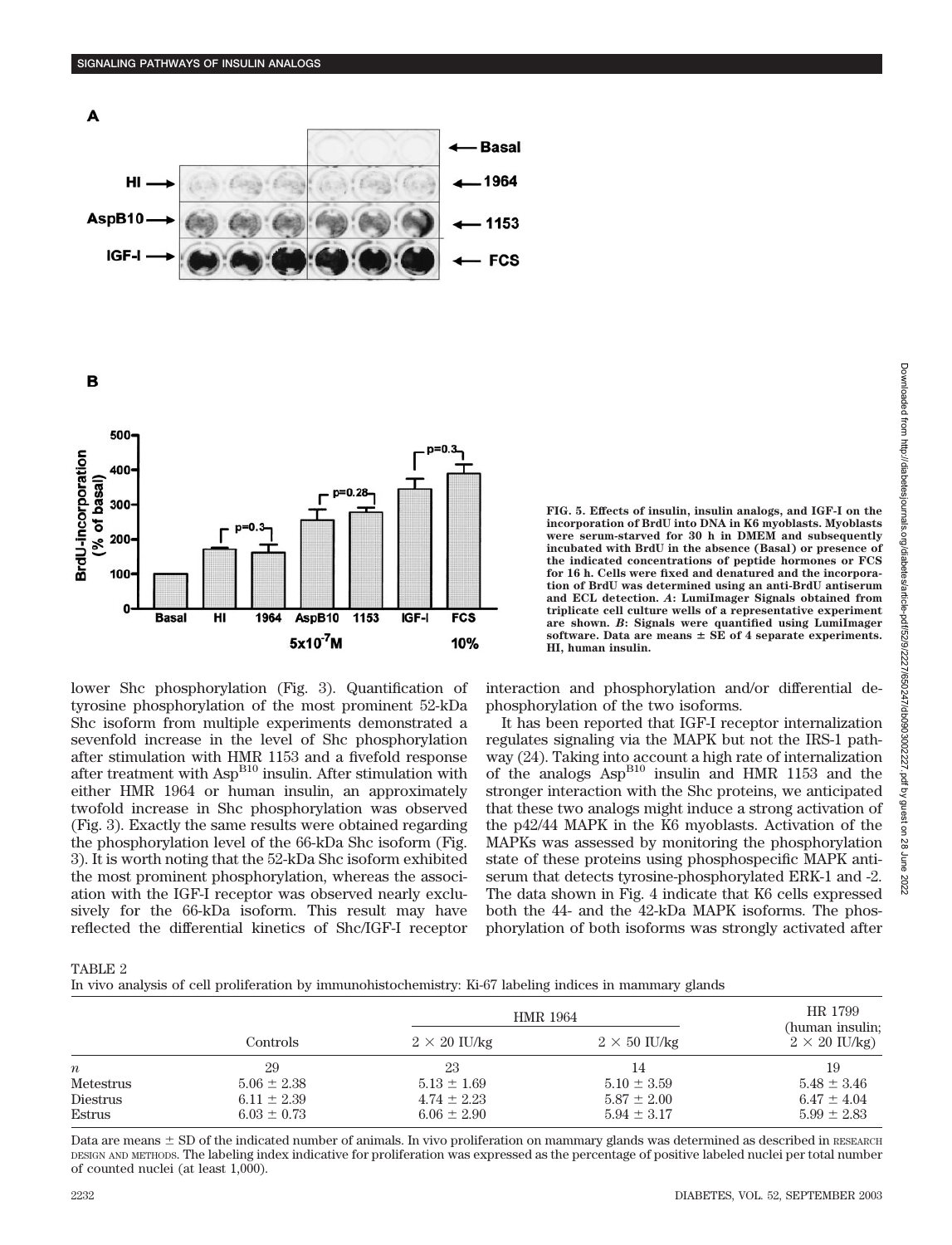

**FIG. 6. Tyrosine phosphorylation of IRS proteins in response to insulin and insulin analogs in K6 myoblasts. Cells were stimulated as outlined in Fig. 1 and both IRS-1 and IRS-2 were immunoprecipitated (IP) and processed for immunoblotting with anti-phosphotyrosine antibodies. Filters were stripped and reprobed with anti–IRS-1 or anti–IRS-2 antiserum, respectively, to ensure equal loading. Signals were quantified using LumiImager software. Data are means** - **SE of 3–4 separate experiments. ID, immunodetection; pY, phosphotyrosine. \****P* **< 0.05 vs. basal and all other stimulated values; #***P* **< 0.05 vs. human insulin (HI) and 1964.**

cells were stimulated with HMR 1153 or  $Asp<sup>B10</sup>$  insulin. Quantification of the data showed a 7.5- and 6-fold activation for ERK-1 and -2, respectively, after treatment with HMR 1153. Asp $B10$  insulin was less potent than HMR 1153 but still produced a significantly higher response compared with human insulin and HMR 1964. The most important finding was that the latter analog produced the lowest response of MAPK activation, which was significantly different from human insulin.

**Effect of insulin and insulin analogs on cellular proliferation in vitro and in vivo.** The ERK-1/2 signaling pathway plays a critical role in the regulation of cellular proliferation and differentiation (25). We therefore determined cellular proliferation of K6 myoblasts in response to human insulin and the different analogs by monitoring DNA synthesis using the incorporation of BrdU and a highly sensitive chemiluminescence immunoassay. Serumstarved myoblasts responded with a fourfold increase in BrdU incorporation when stimulated with 10% FCS or IGF-I for 16 h (Fig. 5). Both  $\text{Asp}^{\text{B10}}$  insulin and HMR 1153 were equipotent, inducing a two- to threefold increase in DNA synthesis, but were significantly less potent than IGF-I. The smallest response  $(\sim 50\%)$  was observed for both human insulin and HMR 1964 (Fig. 5). These two molecules were significantly less potent than Asp<sup>B10</sup> insulin and HMR 1153. Thus, the growth-promoting activity of the insulin analog HMR 1964 was identical to that of human insulin and was completely consistent with the insulin-like activation of the Shc/MAPK cascade by this analog, again similar to insulin.

In addition, an investigation on the mitogenic effect of regular insulin and the analog HMR 1964 was performed in vivo on mammary glands of female rats treated with different dosages of the hormones during a 12-month toxicity study using Ki-67 immunohistochemistry. As shown in Table 2, no significant difference was observed among groups treated with high dosages of HMR 1964 (2  $\times$ 20 IU/kg and  $2 \times 50$  IU/kg) or human regular insulin (2  $\times$ 20 IU/kg) in comparison with control groups (HMR 1964 placebo solution). This result was in complete agreement with the in vitro analysis of the proliferative potential of these insulins.

**Tyrosine phosphorylation of IRS-1/2 in rat and human myoblasts.** The data obtained so far in the study suggested that the analogs HMR 1153 and  $Asp<sup>B10</sup>$  insulin strongly activated the MAPK pathway via a prominent stimulation of Shc phosphorylation. In contrast, human insulin and the analog HMR 1964 exerted a much weaker effect on this pathway. To further dissect the signaling properties of the different insulin analogs, we determined their effects on the tyrosine phosphorylation of IRS-1/2 in K6 myoblasts. The cells were stimulated with insulin or insulin analogs for 10 min as described above, and IRS-1 or IRS-2 was immunoprecipitated and immunoblotted with anti-phosphotyrosine antibodies. As shown in Fig. 6, human insulin produced the strongest tyrosine phosphorylation of both IRS-1 and IRS-2, whereas the analogs  $Asp<sup>B10</sup>$ insulin and HMR 1153 induced a less-pronounced stimulation of both IRS proteins. It is interesting that the analog HMR 1964 produced only a marginal phosphorylation of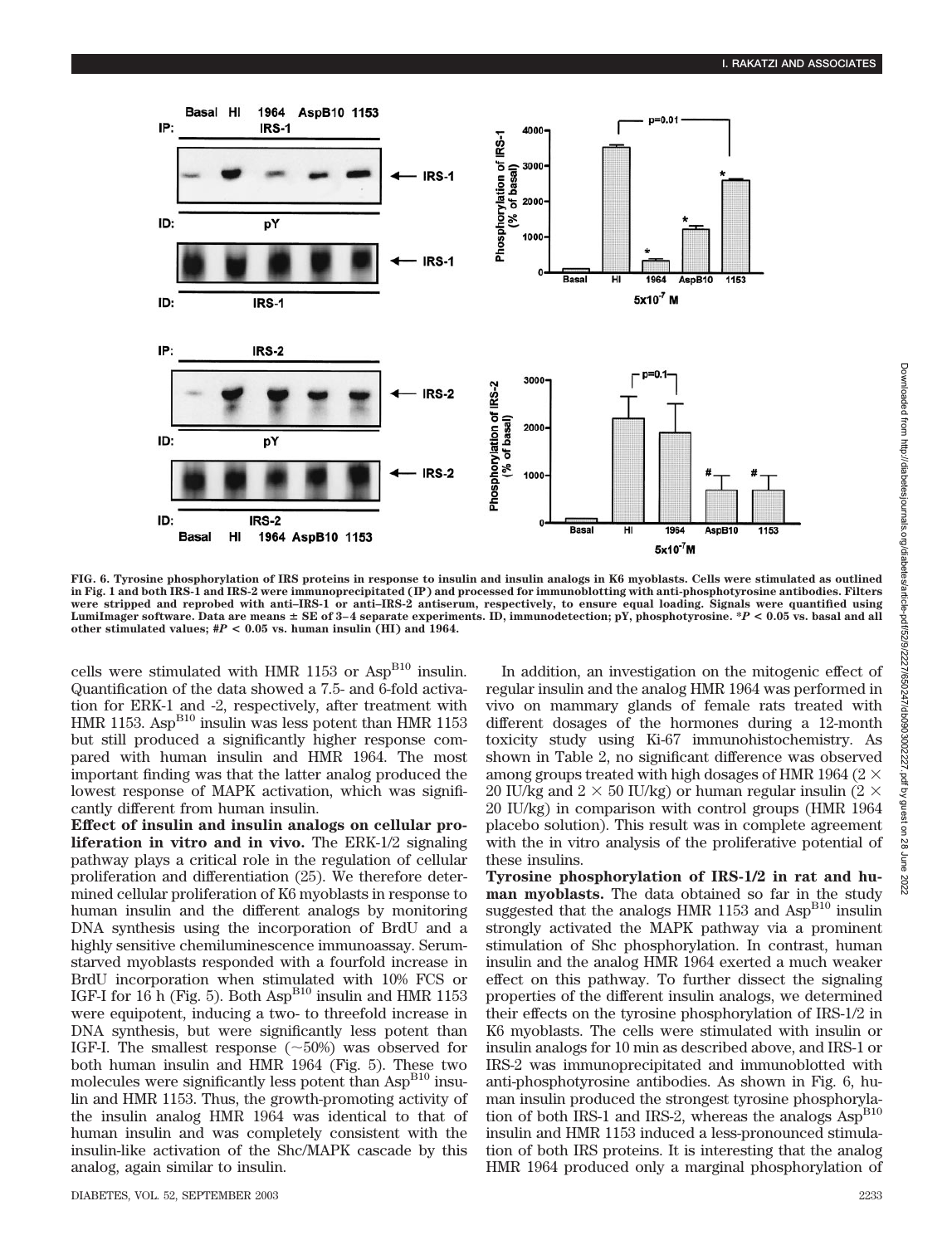

**FIG. 7. Tyrosine phosphorylation of IRS proteins in proliferating human skeletal muscle cells in response to insulin and insulin analogs. Human myoblasts (10<sup>6</sup> cells/dish) were cultured as described in RESEARCH DESIGN AND METHODS and subjected to serum starvation for 4 days. The cells were then stimulated with the different insulins as described in Fig. 1. IRS-1 and IRS-2 were immunoprecipitated (IP) and processed for immunoblotting with anti-phosphotyrosine antibodies. Stripping, reprobing with anti–IRS-1 and anti–IRS-2 antibodies, and quantification of the signals was performed as described in Fig. 6. Data are means** - **SE of 4–5 separate experiments. ID, immunodetection; pY, phosphotyrosine. \****P* **< 0.05 vs. basal and all other stimulated values;**  $#P < 0.05$  **vs. human insulin (HI);**  $+P < 0.05$  **vs. all other values.** 

IRS-1 but produced a prominent phosphorylation of IRS-2, similar to that seen after stimulation with human insulin (Fig. 6). Quantification of the Western blots (Fig. 6, *right*) demonstrated a nearly 30- and 20-fold response after treatment with human insulin for IRS-1 and IRS-2, respectively. The analog HMR 1964 exerted a marginal twofold effect on the activation of IRS-1, but induced a 20-fold increase of IRS-2 phosphorylation, which made it as effective as human insulin (Fig. 6).

Because the predominant stimulation of IRS-2 by a modified insulin molecule was unexpected, we repeated these experiments in a different cell system. Proliferating primary human skeletal muscle cells were stimulated with human insulin and the different analogs using exactly the same protocol as outlined above for the K6 myoblasts. The tyrosine phosphorylation of IRS-1 and IRS-2 was analyzed by immunoblotting (Fig. 7). As seen before, human insulin produced a prominent phosphorylation of both IRS-1 and IRS-2, with the analog  $\mathrm{Asp}^{\mathrm{B10}}$  insulin being equipotent to the regular insulin molecule. However, the insulin analog HMR 1964 produced a marginal phosphorylation of IRS-1 and a strong tyrosine phosphorylation of IRS-2 that was even significantly higher than that seen after stimulation of cells with human insulin (Fig. 7). We therefore concluded that the preferential activation of IRS-2 by the insulin analog HMR 1964 represents a unique property of this molecule that is also observed in human cells.

**Tyrosine phosphorylation of IRS-1/2 in adult cardiomyocytes.** It might be argued that the predominant activation of IRS-2 by HMR 1964 is mediated by the IGF-I receptor and thus could be limited to myoblastic cells. We therefore studied the tyrosine phosphorylation of IRS-1

and IRS-2 in response to the different insulin analogs in primary adult cardiomyocytes. These cells express a higher level of insulin receptors but a much lower level of IGF-I receptors (by  $\sim$ 2:1) than myoblasts and have been extensively used in our laboratory for studies on insulin signaling and insulin action (19,26,27). All experiments were conducted under the same conditions as described before for K6 cells and human myoblasts. As shown in Fig. 8, in this cell system human insulin also produced a strong phosphorylation of both IRS-1 and IRS-2, whereas  $Asp^{B10}$ insulin and HMR 1153 were less effective. Again, tyrosine phosphorylation of IRS-1 was only marginally activated by HMR 1964 (twofold). However, this analog produced an 18-fold increase of the tyrosine phosphorylation of IRS-2, reaching the same level as that seen with human insulin (Fig. 8). These data confirmed that the novel analog HMR 1964 preferentially signals along the IRS-2 pathway, in both myoblasts and differentiated muscle cells.

Differential activation of IRS-1 and IRS-2 by the insulin analogs may affect downstream signaling intermediates such as Akt and GSK-3, two serine/threonine kinases involved in propagating the insulin signal to the glucose transporter and glycogen synthesis machinery (28,29). As presented in Fig. 9, a prominent activation of both Akt and GSK-3 was observed with essentially no difference between insulin and all analogs tested.

Despite a normal activation of downstream kinases, the decreased IRS-1 activation by HMR 1964 might limit the metabolic activity of this analog. To address this issue, we measured the stimulation of 3-*O*-methylglucose transport by this analog in direct comparison with human insulin, AspB10 insulin, and HMR 1153 using the adult cardiomyo-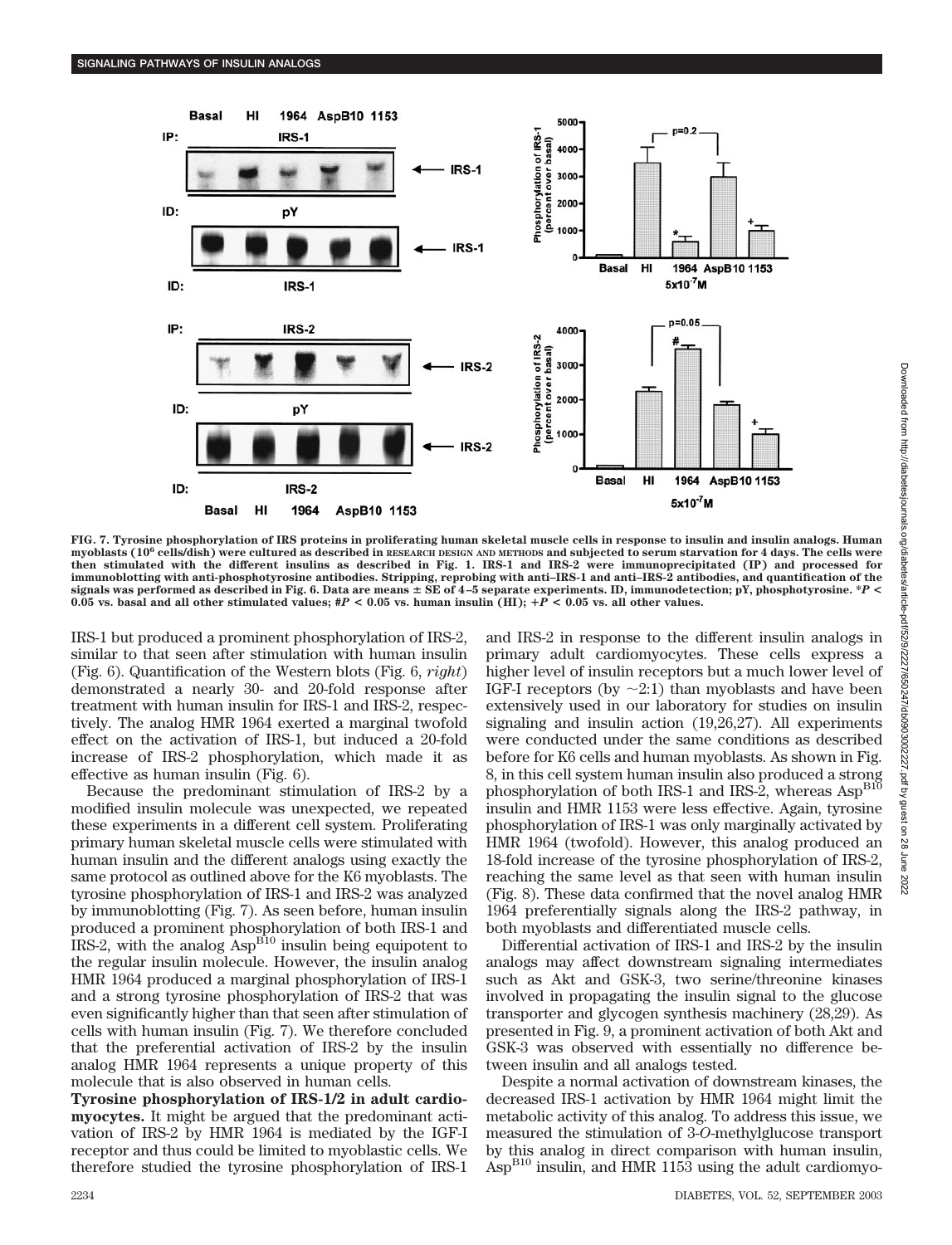

**FIG. 8. Tyrosine phosphorylation of IRS proteins in adult rat cardiomyocytes in response to insulin and insulin analogs. Freshly isolated** cardiomyocytes  $(4 \times 10^5 \text{ cells})$  were stimulated for 10 min with 500 nmol/l of insulin and insulin analogs. Cells were then lysed and processed for **immunoprecipitation (IP) and immunoblotting of IRS-1/2, as described in Fig. 6. Quantification was performed using LumiImager software. Data are means** - **SE of 4 separate experiments. pY, phosphotyrosine. \****P* **< 0.05 vs. basal and all other stimulated values; #***P* **< 0.05 vs. human insulin (HI) and 1964.**

cyte system. As presented in Fig. 10, the initial rate of glucose transport was increased 3- and 4.4-fold in response to 5 and 500 nmol/l insulin, respectively. Essentially the same response was observed after treatment of cells with HMR 1964 (Fig. 10). Thus, regular activation of IRS-2 and limited activation of IRS-1 appears to be suffi-



**FIG. 9. Serine phosphorylation of Akt and GSK-3 in adult rat cardiomyocytes in response to insulin and insulin analogs. Cells were stimulated with the different insulins as described in Fig. 8 and lysed. Cellular proteins were separated by SDS-PAGE and immunoblotted with phospho-Akt or phospho-GSK3 antibodies, stripped, and reprobed with Akt or GSK-3 antibodies using ECL detection. Signals were quantified using the** LumiImager software. Data are means ± SE obtained from 3 separate experiments. HI, human insulin; ID, immunodetection. All stimulated values **were significantly different from basal (at least** *P* **< 0.01) but not from each other.**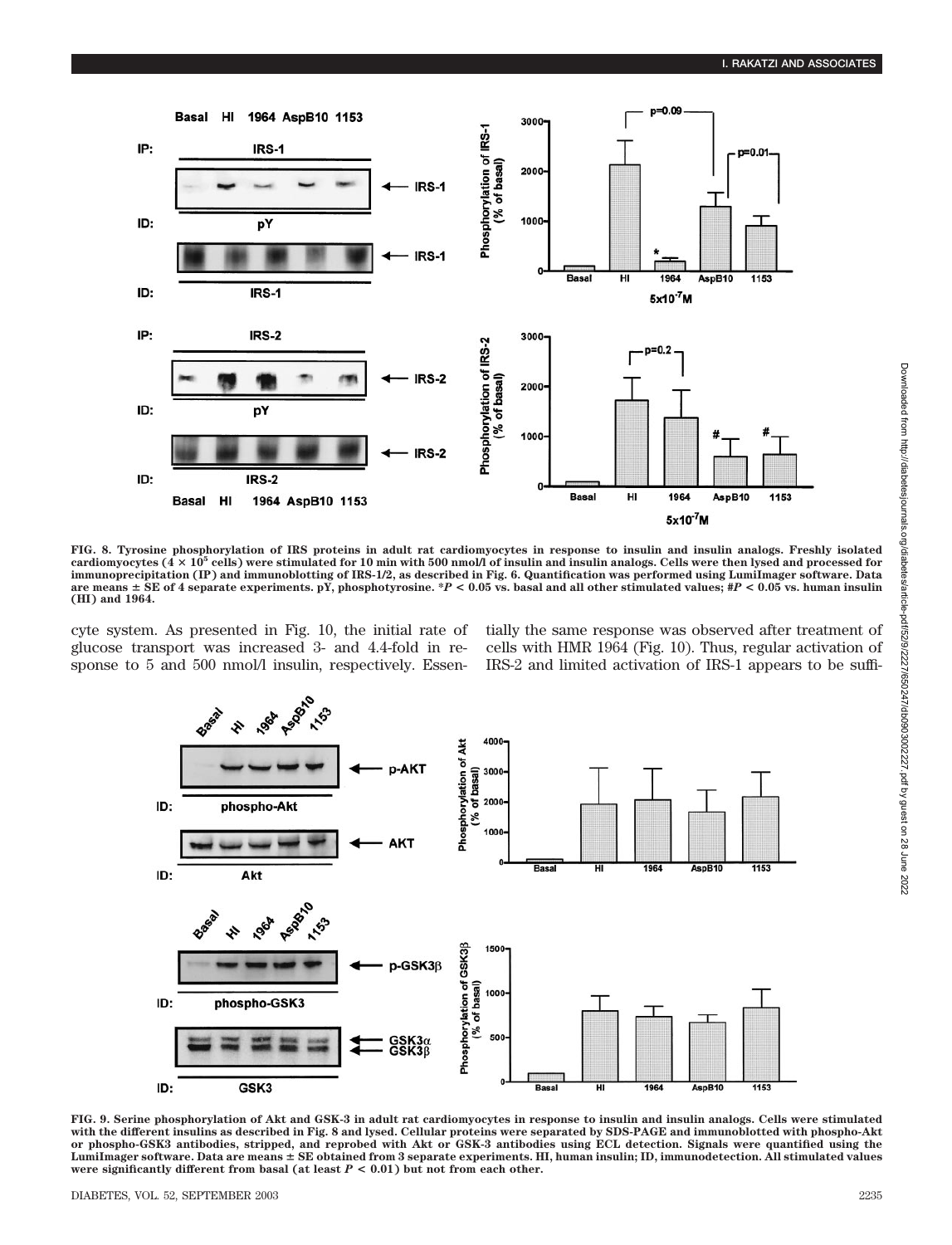

cient for propagating downstream signaling to glucose transporters in muscle cells. In agreement with the results obtained on the stimulation of Akt (Fig. 9), both  $Asp^{B10}$ insulin and HMR 1153 were equipotent to insulin in activating glucose transport (Fig. 10).

## **DISCUSSION**

A key finding of the present investigation was the observation that the novel rapid-acting analog LysB3,GluB29 insulin (HMR 1964) was able to generate predominant activation of the IRS-2 signaling pathway in muscle cells, concomitantly exhibiting the same mitogenic and metabolic properties as regular human insulin. To our knowledge, this is the first report on the predominant activation of IRS-2 by an insulin analog. Modification of the  $B26-B30$ region of the insulin molecule has been extensively used to produce insulin analogs with reduced self-association that are suitable as rapid-acting insulin molecules (3–5). However, modifications within this domain of the insulin molecule are known to increase the affinity of a given analog for the IGF-I receptor, consequently leading to enhanced mitogenic activity and a potential safety risk of these compounds when in long-term use (9,12,15,30). In the present study, we reassessed this concept by performing a detailed analysis of the signaling and mitogenic properties of the two analogs LysB3,GluB29 insulin (HMR 1964) and LysB3,IleB28 insulin (HMR 1153) in rat and human myoblasts expressing a high level of IGF-I receptors. Our data suggest that in addition to the binding affinity and occupancy time at the receptor (14), initial steps of receptor activation and/or processing may also contribute to triggering specific downstream signaling pathways by the insulin molecule.

Both IRS-1 and Shc have been implicated in the activation of the MAPK pathway by IGF-I and insulin (31,32), a signaling event with central importance for the control of cellular growth and differentiation by these hormones (33). More recently, a differential interaction of the phosphotyrosine-binding domains of Shc and IRS-1 with the IGF-I receptor has been reported (34), and a sustained tyrosine phosphorylation of Shc in response to IGF-I has been found to correlate with enhanced MAPK activation and growth of human neuroblastoma cells (35). As shown by Chow et al. (24), IGF-I receptor internalization is required for signaling via the Shc/MAPK pathway but not the IRS-1 pathway. Our data consistently showed a good correlation between the internalization of the insulin analogs and the activation of the MAPK pathway in the K6

**FIG. 10. Transport of 3-***O***-methylglucose in adult cardiomyo**cytes in response to insulin, HMR 1964, Asp<sup>B10</sup> insulin, and **HMR 1153. For this study,**  $4 \times 10^5$  **cells/ml were incubated for 10 min in the absence (Basal) or presence of the indicated concentrations of insulin or insulin analogs. Initial rates of 3-***O***-methylglucose were then determined over a 10-s assay period as outlined in RESEARCH DESIGN AND METHODS. Data are**  $\hat{\mathbf{r}}$  means  $\pm$  SE of 3–4 separate experiments.  $\mathbf{r}$ , 5 nmol/l;  $\blacksquare$ , 500 **nmol/l; HI, human insulin. All stimulated values were significantly different from basal (***P* **< 0.01) but not from each other.**

myoblasts. Thus, HMR 1153 exhibited a three- to fourfold higher internalization when compared with HMR 1964, which in turn resulted in a three- to fourfold higher Shc phosphorylation and ERK-1/2 activation in response to HMR 1153. Furthermore, the low internalization rate of HMR 1964 correlated with a marginal activation of ERK-1/2 by this analog that was even lower than that induced by insulin. It has also been demonstrated that sustained receptor binding decreases endosomal insulin degradation, resulting in enhanced signaling from this intracellular compartment (36). This would explain the strong activation of MAPK by  $Asp<sup>B10</sup>$  insulin, as this analog exhibits a moderate internalization combined with a very low degradation (Table 1). Recent reports have shown that activation of MAPK also correlates to internalization of epidermal growth factor receptors (37) and G protein coupled receptors (38). Preliminary data in our laboratory suggest a potential difference between insulin and IGF-I receptors. Thus, inhibition of internalization in adult cardiomyocytes only marginally affected MAPK activation by regular insulin, with a much stronger reduction in the case of  $\text{Asp}^{\text{B10}}$  insulin and HMR 1153, two ligands with higher affinity for the IGF-I receptor.

Human insulin and HMR 1964 produced a moderate activation of the Shc/MAPK pathway and DNA synthesis in the K6 cells. It is important to note that under the same conditions, insulin induced a prominent activation of both IRS-1 and IRS-2. Thus, our data support the notion that tyrosine phosphorylation of Shc, most likely leading to formation of the Shc-Grb2 complex, represents the key step in IGF-I receptor signaling to the MAPK pathway (32,35). It is also evident that the prominent activation of IRS-2 by HMR 1964 did not mediate MAPK activation. This observation is consistent with the view that IRS-2 is of major importance for mediating metabolic events (39–41). It is interesting that the autophosphorylation of the IGF-I receptor in response to HMR 1964 was comparable with that seen after stimulation of cells with  $Asp<sup>B10</sup>$  insulin; however, the association of Shc with the IGF-I receptor as well as downstream activation of MAPK and DNA synthesis were much stronger after stimulation with  $Asp<sup>B10</sup>$ insulin, with the analog HMR 1964 exhibiting effects comparable to those with human insulin. Consistent with this finding, we demonstrated in a 12-month toxicity study in rats treated with high dosages of HMR 1964 that the in vivo growth-promoting activity of this analog was identical to that of regular insulin; in vivo data concerning the proliferative activity of HMR 1153 are presently lacking. In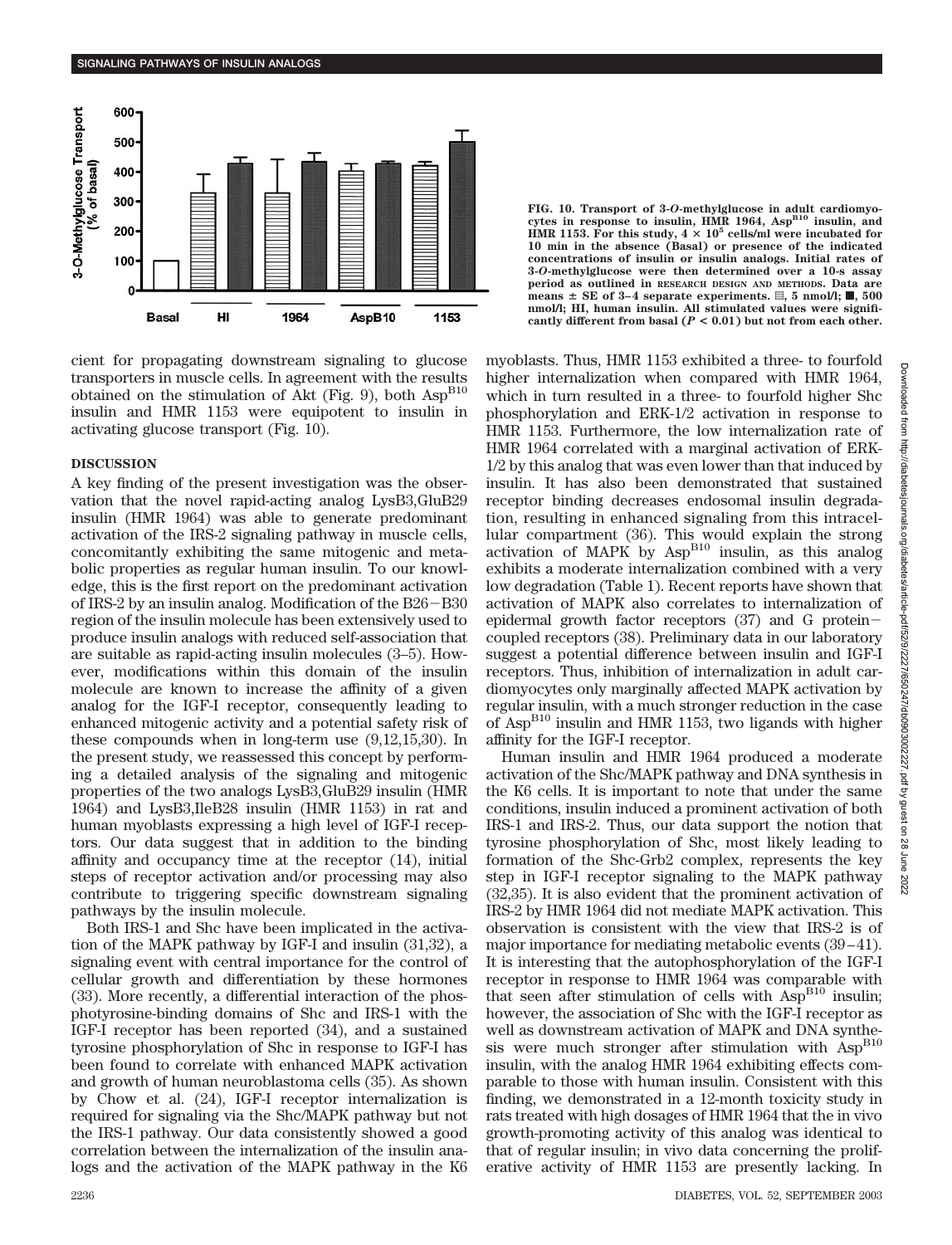agreement with our findings, Sobke et al. (42) observed essentially the same effect of HMR 1964 and human insulin on DNA synthesis using the mammary epithelial cell line MCF10. Furthermore, HMR 1153 produced a very strong autophosphorylation of the IGF-I receptor but the same association with Shc when compared with  $Asp<sup>B10</sup>$  insulin. These observations support our hypothesis that the insulin/receptor interaction may control the specificity of downstream signaling by a combination of several mechanisms. In addition to binding, this may include the internalization and processing of the ligand receptor complex, the half-life of the receptor complex, and a differential phosphorylation pattern of the IGF-I/insulin receptor in response to the different analogs. Certainly, the latter possibility is highly speculative, but it fits with the observation that Shc and IRS-1 use functionally distinct mechanisms to recognize tyrosine phosphorylated receptors (34,43). Additional work is now required to dissect the molecular mechanism leading to the differential signaling by insulin analogs at the level of the IGF-I/insulin receptor. In the present study, we used high concentrations of insulin and insulin analogs to ensure occupancy of IGF-I receptors. At the present stage, we do not know if the differential effects of insulin analogs are also operative at low physiological insulin concentrations, and this limitation of our study must be taken into account.

Human insulin exerted the most prominent activation of IRS-1 and IRS-2 in both rat and human myoblasts and adult cardiomyocytes. HMR 1153 and  $Asp<sup>B10</sup>$  insulin were much less effective at this level of the insulin-signaling cascade, despite a twofold higher proliferative activity of these two analogs in the K6 myoblasts. Surprisingly, the analog HMR 1964 produced only a marginal activation of IRS-1 in the three cell systems but a prominent activation of IRS-2 that was even significantly different from that of regular insulin in the human myoblasts. It might be argued that this is a specific property of myoblastic cells expressing a high level of the IGF-I receptor. However, we demonstrated here that HMR 1964 produced mainly an activation of IRS-2 in adult rat cardiomyocytes, a cell expressing a high level of insulin receptors compared with myoblasts (26). Recent evidence suggests a tissue-specific role of the IRS proteins in insulin signaling, with IRS-1 playing a prominent role in skeletal muscle and IRS-2 playing such a role in liver (44). Consistent with this, it has been shown that IRS-1 deficiency in mice can be well compensated for by increased IRS-2 phosphorylation in liver, but not in muscle, where the responses to insulin-induced phosphatidylinositol 3-kinase activation, glucose transport, and protein synthesis were significantly impaired in comparison with wild-type mice (45). Thus, it seems reasonable to assume that regular activation of IRS-2 combined with a minor phosphorylation of IRS-1 is sufficient to produce a full metabolic response in the adult cardiomyocyte, as HMR 1964 was equipotent to insulin in activating glucose transport in these cells. Consistent with this, despite differential activation of IRS-1 and IRS-2 by the different analogs, all analogs produced full activation of Akt and GSK-3, suggesting the possibility that a certain level of IRS-1 and/or IRS-2 phosphorylation is sufficient for downstream signaling to Akt/GSK-3. This result differs from our findings on the activation of the Shc/MAPK cascade, where we found

a tight correlation among Shc phosphorylation, activation of MAPK, and DNA synthesis. The molecular basis of the predominant activation of IRS-2 by HMR 1964 is presently unknown. However, current evidence points to the view that IRS-1 and IRS-2 can interact with tyrosine phosphorylated receptors via multiple independent binding motifs (46) and functionally distinct mechanisms (47), probably contributing to signal diversification. These data support our hypothesis that signaling specificity through different IRS proteins may be accomplished during interaction with the activated receptor by distinct receptor phosphorylation patterns in response to the different insulin analogs.

In summary, our data suggest that the mitogenic and metabolic properties of insulin analogs may result from a complex series of initial receptor/ligand interactions involving binding affinity, the timing-dependent specificity, receptor internalization, and, potentially, a specific pattern of receptor phosphorylation. The unique property of HMR 1964, showing a predominant activation of IRS-2 combined with a marginal activation of the MAPK mitogenic pathway, clearly indicates that the primary structure of the insulin molecule contains sufficient information to control hormonal action at the downstream level. Selective activation of IRS-2 by an insulin analog may be of central interest for future strategies to optimize insulin therapy.

## **ACKNOWLEDGMENTS**

This work was supported by the Ministerium für Wissenschaft und Forschung des Landes Nordrhein-Westfalen, the Bundesministerium für Gesundheit, European Union COST Action B17, BIOMED Concerted Action 3084, and a grant from Aventis Pharma GmbH, Frankfurt.

The secretarial assistance of Birgit Hurow is gratefully acknowledged.

#### **REFERENCES**

- 1. The Diabetes Control and Complications Trial Research Group: The effect of intensive treatment of diabetes on the development and progression of long-term complications in insulin-dependent diabetes mellitus. *N Engl J Med* 329:977–986, 1993
- 2. Heinemann L, Starke AA, Hohmann A, Berger M: Timing between the subcutaneous administration of insulin and consumption of a carbohydrate rich meal. *Horm Metab Res Suppl* 26:137–139, 1992
- 3. Bolli GB, Di Marchi RD, Park GD, Pramming S, Koivisto VA: Insulin analogs and their potential in the management of diabetes mellitus. *Diabetologia* 42:1151–1167, 1999
- 4. Brange J, Volund A: Insulin analogs with improved pharmacokinetic profiles. *Adv Drug Deliv Rev* 35:307–35, 1999
- 5. Vajo Z, Duckworth WC: Genetically engineered insulin analogs: diabetes in the new millenium. *Pharmacol Rev* 52:1–9, 2000
- 6. Mosekilde E, Jensen KS, Binder C, Pramming S, Thorsteinsson B: Modeling absorption kinetics of subcutaneous injected soluble insulin. *J Pharmacokinet Biopharm* 17:67–87, 1989
- 7. Hildebrandt P, Sejrsen P, Nielsen SL, Birch K, Sestoft L: Diffusion and polymerization determines the insulin absorption from subcutaneous tissue in diabetic patients. *Scand J Clin Lab Invest* 45:685–690, 1985
- 8. Brange J, Owens DR, Kang S, Volund A: Monomeric insulins and their experimental and clinical implications. *Diabetes Care* 13:923–954, 1990
- 9. Slieker LJ, Brooke GS, DiMarchi RD, Flora DB, Green LK, Hoffmann JA, Long HB, Fan L, Shields JE, Sundell KL, Surface PL, Chance RE: Modifications in the B10 and B26–30 regions of the B chain of human insulin alter affinity for the human IGF-I receptor more than for the insulin receptor. *Diabetologia* 40:S54-S61, 1997
- 10. Drejer K: The bioactivity of insulin analogs from in vitro receptor binding to in vivo glucose uptake. *Diabetes Metab Rev* 8:259–285, 1992
- 11. Hansen BF, Danielsen GM, Drejer K, Sorensen AR, Wiberg FC, Klein HH, Lundemose AG: Sustained signalling from the insulin receptor after